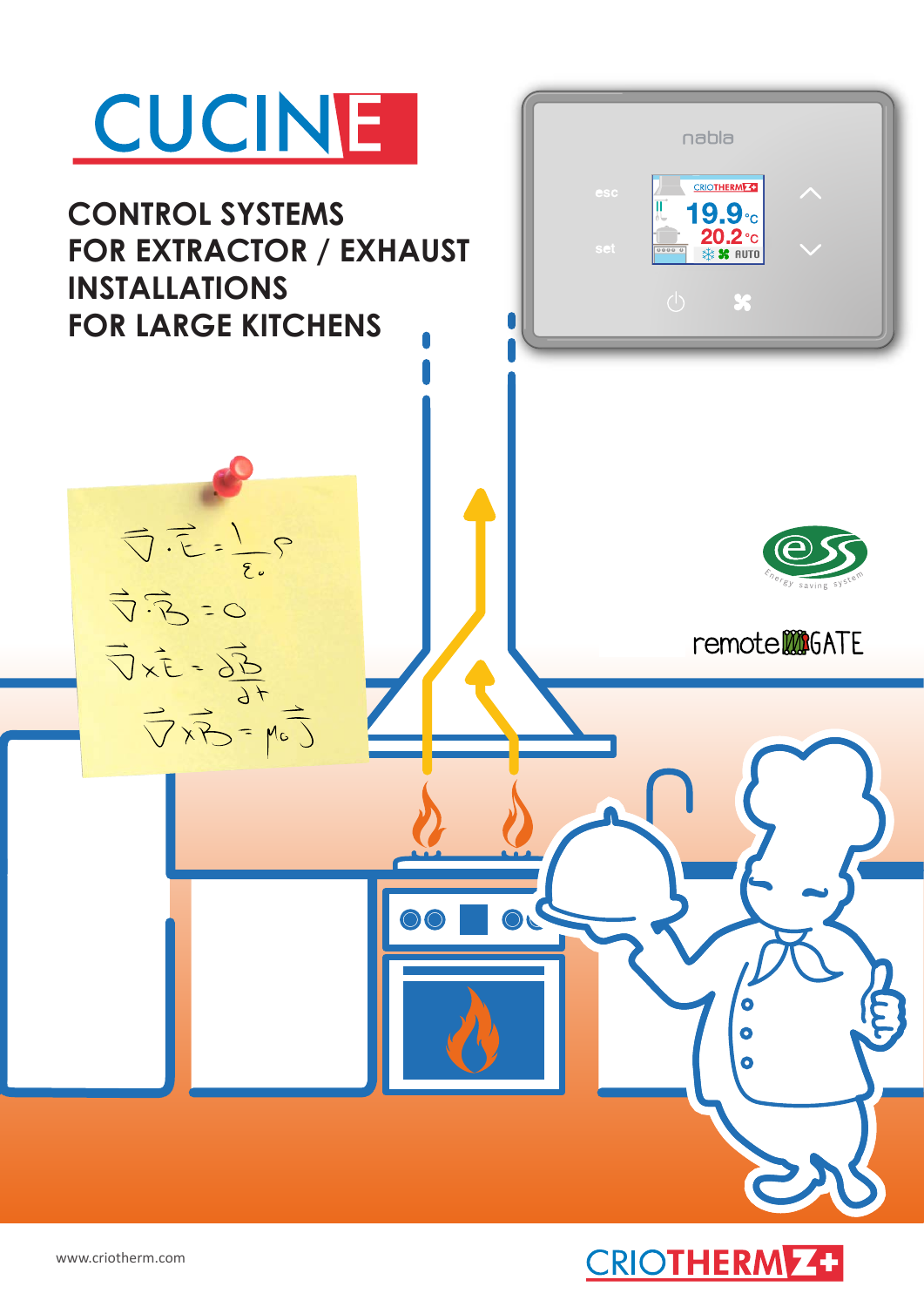

# **ENERGY SAVING SYSTEM**

Is a system which permits automatic and specific control of air extraction installations, comprising hoods, for large kitchens.

The various phases of work in kitchens, from preparing dishes to the most intensive cooking, obviously require adequate performance from the exhaust installation



**SERIES COMPACT+** 

**D.O.L. MOTORS - VFD MOTOR CONTROL Air conditioned kitchen**

**DP M EVGAS P. HEATING P. COOLING ON/OFF BMS MODBUS ALARM HEATING DP 2/3 COOLING TA AG DP**

which is often, on the contrary, designed with single or two speed operation.

A microprocessor analises the quantity of heat and fumes produced by cooking, sending to the VFD a signal to regulate the air, such that the fumes and the heat produced by the cooking of food are in fact removed.

The thermal ventilation and the intake fans dedicated to the make-up of the air extracted from the kitchen vary their flowrates in proportion to the quantity of air extracted.

From this is derived an important energy saving, both terms of electrical consumption and in terms of lesser thermal energy for the heating of the intake air. When correctly sized, **eSS** can provide an energy saving of up to 30% and contribute to the classification of the installation for room energy certification purposes.



## **LEGENDA**

| AG           | Frost protection thermostat                                |
|--------------|------------------------------------------------------------|
| DP           | Differential pressure switch                               |
| <b>DP2/3</b> | 2 expansions for additional differential pressure switches |
| FI.          | GAS ASP interceptor control                                |
| M            | Damper motor-actuator                                      |
| ГΔ           | Room air temperature                                       |
|              | Supply air temperature                                     |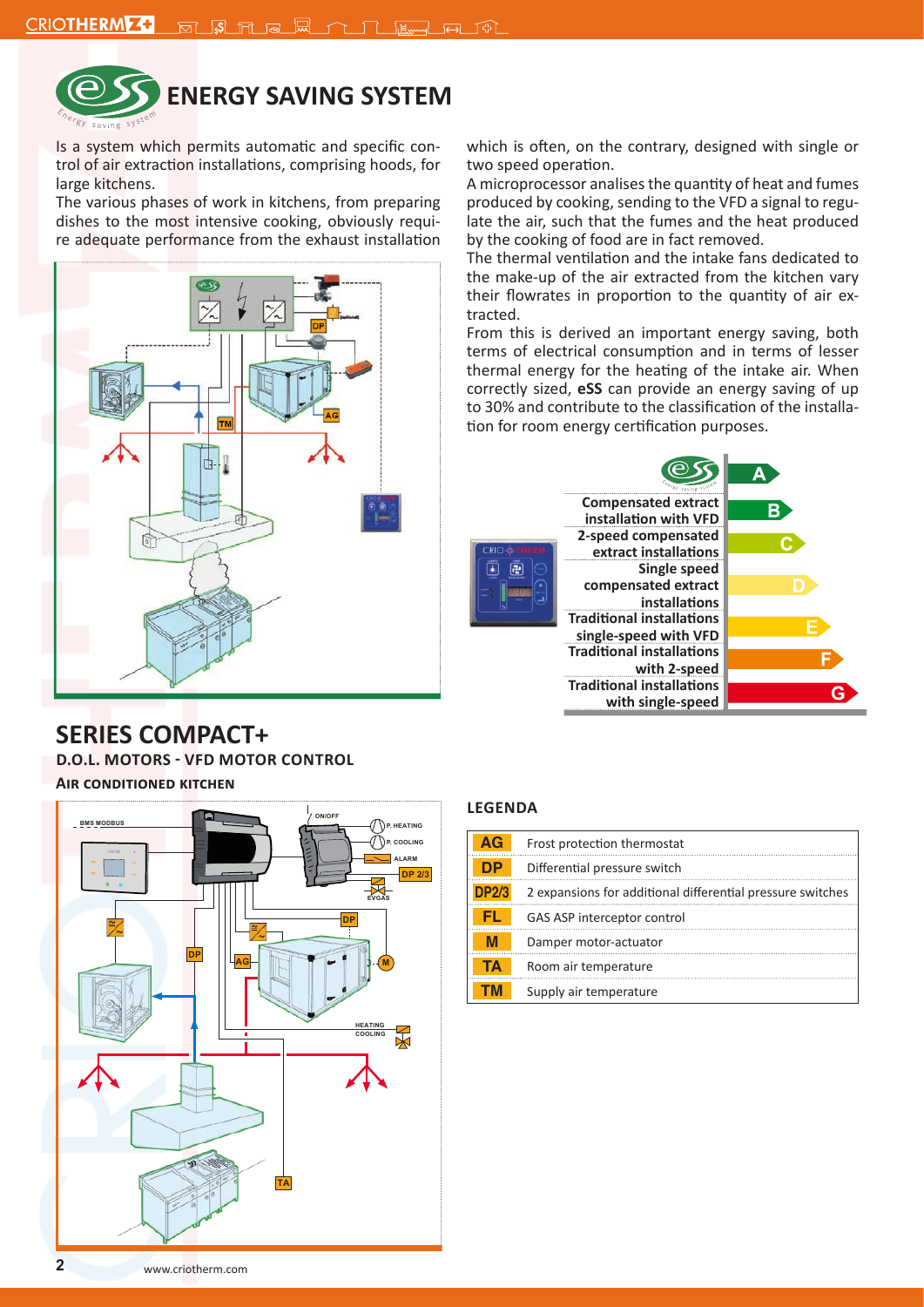### **3 zone air conditioned kitchen**





# **SERIES PROFESSIONAL**

## **D.O.L. MOTORS - VFD MOTOR CONTROL**

#### **Variable airflow kitchen with remote web interface**